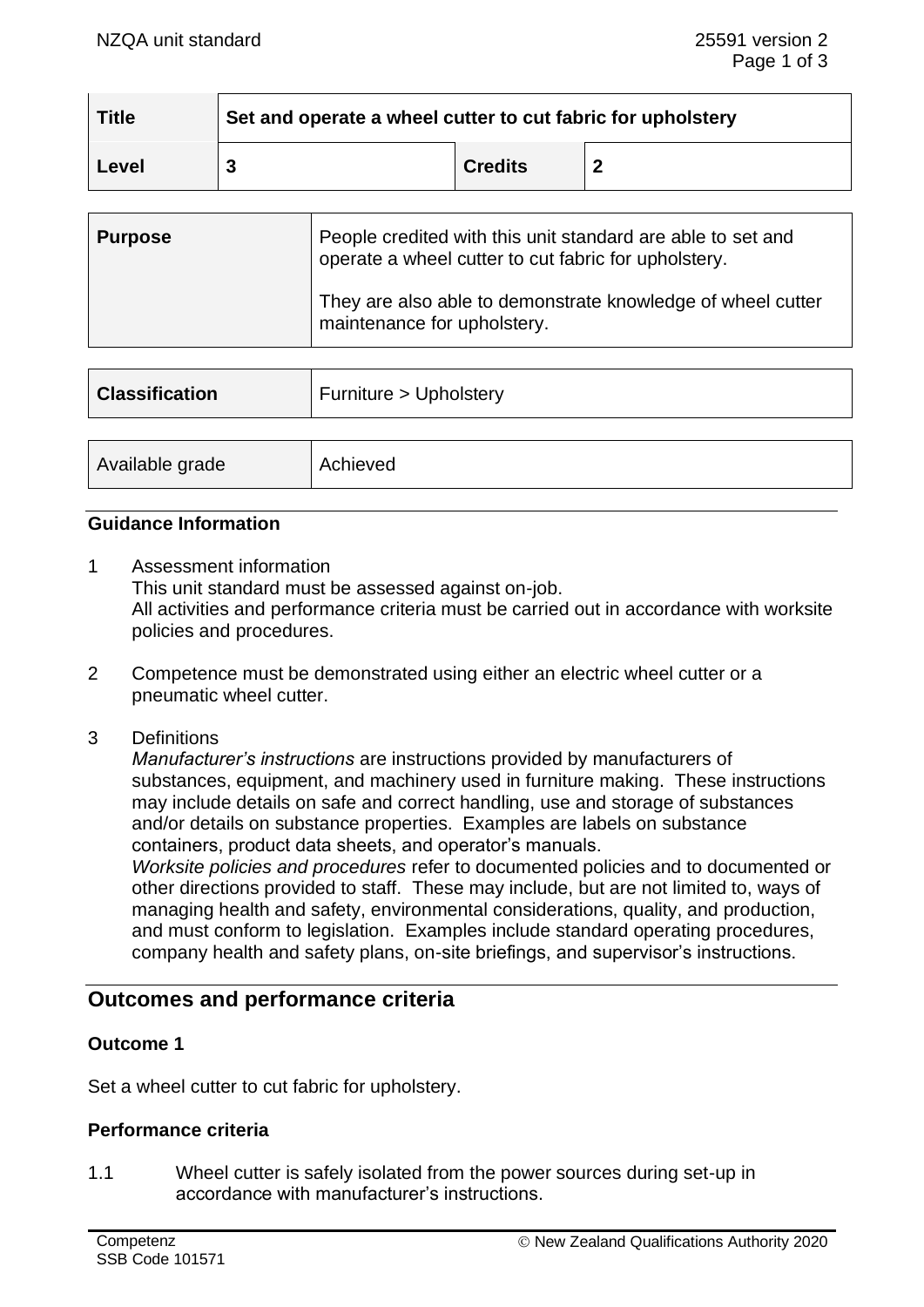1.2 Wheel cutter is set and checked in accordance with manufacturer's instructions.

Range includes – wheel sharp, lubricated, clean, quide adjusted; may include – safety guard adjusted, electrical cord.

### **Outcome 2**

Demonstrate knowledge of wheel cutter maintenance for upholstery.

# **Performance criteria**

| 2.1 | Wheel cutter maintenance is explained. |
|-----|----------------------------------------|
|     |                                        |

Range wheel, lubrication, sharpening device.

2.2 Actions to be taken when the wheel cutter is not cutting cleanly are explained.

Range brushes, damaged power source.

#### **Outcome 3**

Operate a wheel cutter to cut fabric for upholstery.

Range cutting must include – straight lines, curves, internal corners.

# **Performance criteria**

- 3.1 Pre-start checks are performed in accordance with the manufacturer's instructions.
- 3.2 Wheel cutter is operated, taking appropriate safety measures.
- 3.3 Cutting is monitored and adjustments to wheel cutter are made during the cutting process to ensure clean cutting.
- 3.4 Wheel cutter is cleaned, sharpened and stored.
- 3.5 Work area is left clean, clear, and safe.

| <b>Replacement information</b> | This unit standard replaced unit standard 20974. |
|--------------------------------|--------------------------------------------------|
|                                |                                                  |
| <b>Planned review date</b>     | 31 December 2024                                 |